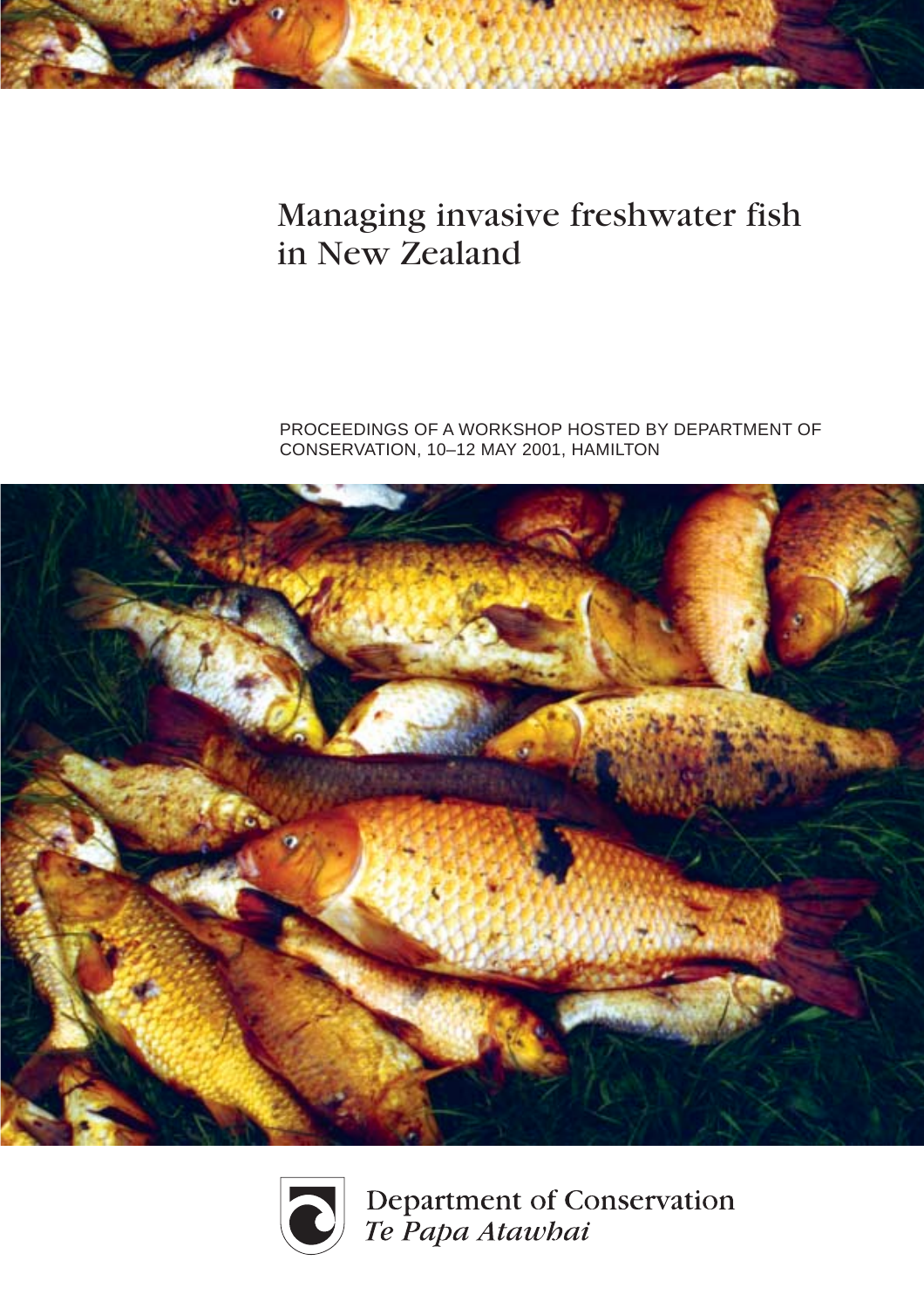# Managing invasive freshwater fish in New Zealand

PROCEEDINGS OF A WORKSHOP HOSTED BY DEPARTMENT OF CONSERVATION, 10–12 MAY 2001, HAMILTON

Published by Department of Conservation P.O. Box 10-420 Wellington, New Zealand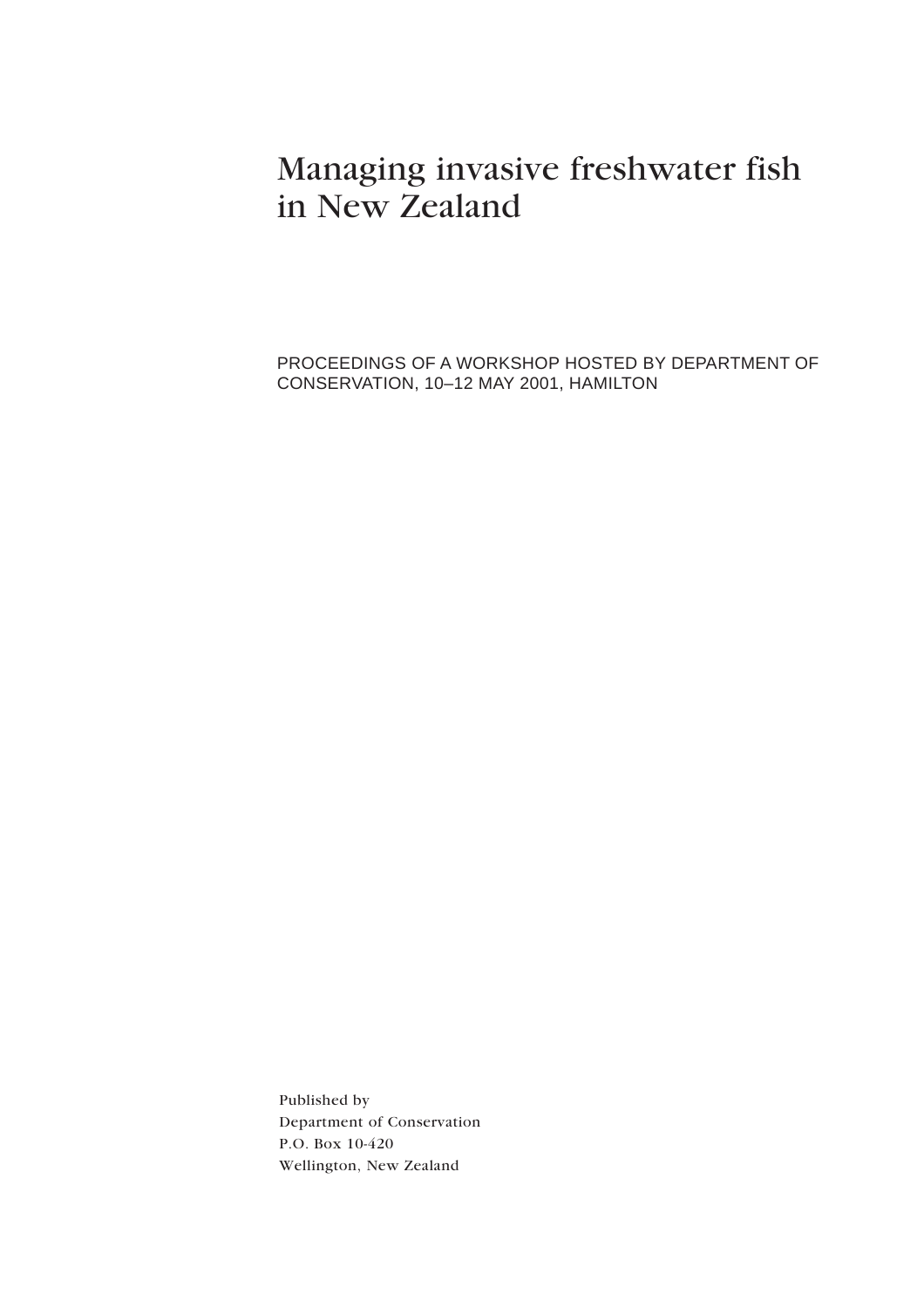This work may be cited as:

Department of Conservation 2003: Managing invasive freshwater fish in New Zealand. Proceedings of a workshop hosted by Department of Conservation, 10–12 May 2001, Hamilton. xiv + 174 p.

This report was prepared for publication by DOC Science Publishing, Science & Research Unit; editing and layout by Ruth Munro. Publication was approved by the Manager, Science & Research Unit, Science Technology and Information Services, Department of Conservation, Wellington. All DOC Science publications are listed in the catalogue which can be found on the departmental web site http://www.doc.govt.nz

© Copyright May 2003, New Zealand Department of Conservation

ISBN 0–478–22423–0

#### **National Library of New Zealand Cataloguing-in-Publication Data**

Managing invasive freshwater fish in New Zealand : proceedings of a workshop hosted by Department of Conservation, 10-12 May, 2001, Hamilton. Includes bibliographical references. ISBN 0-478-22423-0 1. Freshwater fishes—New Zealand—Congresses. 2. Introduced fishes—Control—New Zealand—Congresses. 3. Nonindigenous aquatic pests—Control—New Zealand—Congresses. I. New Zealand.—Dept. of Conservation.—Science and Research Unit. 363.780993—dc 21

In the interest of forest conservation, DOC Science Publishing supports paperless electronic publishing. When printing, recycled paper is used wherever possible. This book is printed on recycled paper by Pronto Print Solutions, Wellington, New Zealand.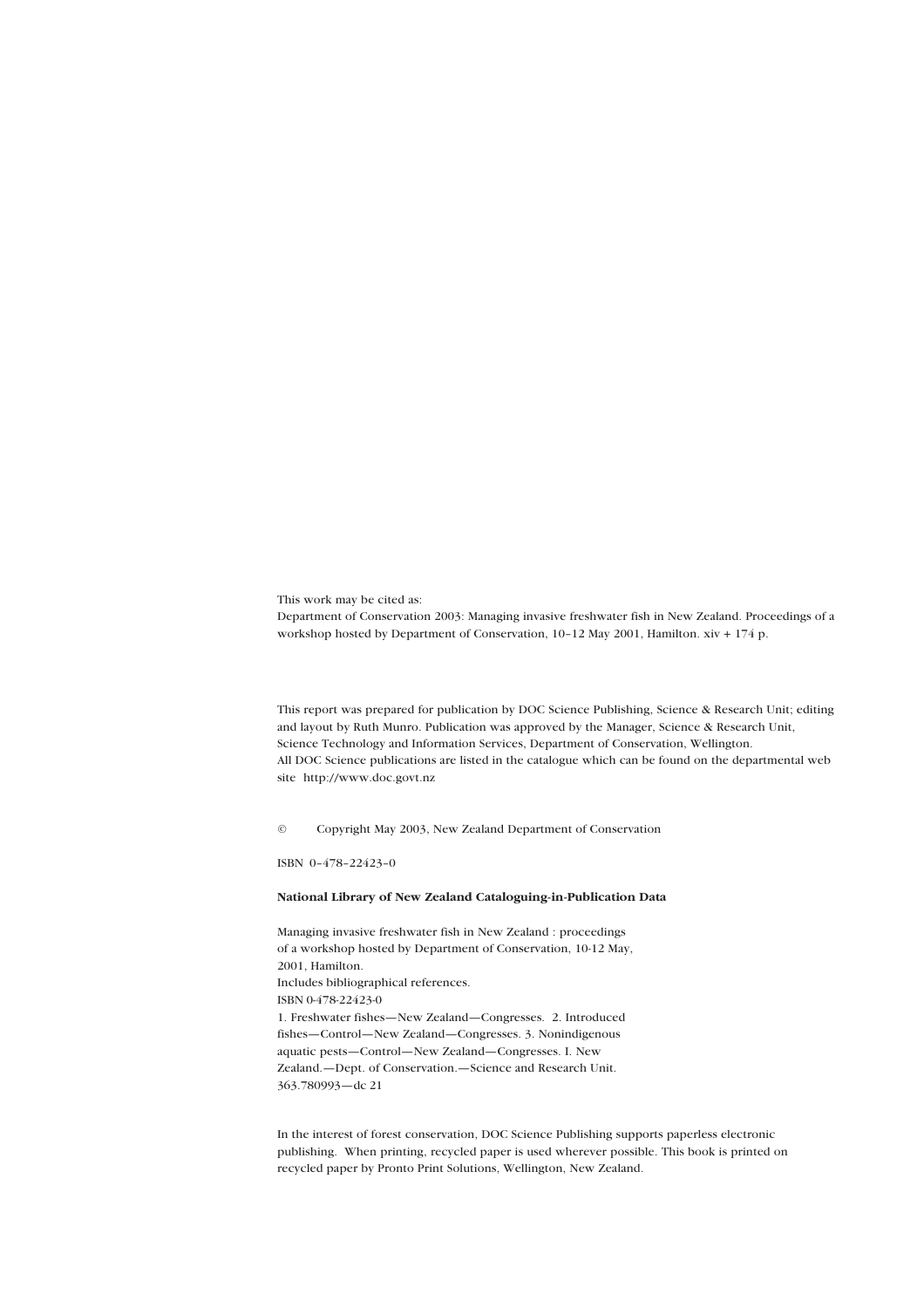### **CONTENTS**

| Introduction    |  |
|-----------------|--|
| Opening address |  |

#### [INVASIVE FRESHWATER FISH IN NEW ZEALAND:](pf01dean.pdf) DOC'S PRESENT AND FUTURE MANAGEMENT

Tracie Dean

|    | Abstract                                                     |   |
|----|--------------------------------------------------------------|---|
|    | Introduction                                                 |   |
| 2. | Invasive freshwater fish                                     | 2 |
| 3. | Managing new introductions                                   | 2 |
| 4. | Management of existing populations                           | 4 |
| 5. | Range expansion of invasive freshwater fish species          | 5 |
| 6. | Future management of invasive freshwater fish in New Zealand |   |
|    | References                                                   | 8 |

## RATIONALE, RESULTS AND MANAGEMENT [IMPLICATIONS OF RECENT CARP RESEARCH](pf02koehn.pdf) IN AUSTRALIA

John Koehn

| Abstract |                                 | 11 |
|----------|---------------------------------|----|
| 1.       | Background                      | 11 |
| 2.       | Distribution and abundance      | 12 |
| 3.       | Impacts                         | 13 |
| 4.       | Movement                        | 14 |
| 5.       | Spawning                        | 15 |
| 6.       | Habitats                        | 15 |
| 7.       | Population structure            | 15 |
| 8.       | Control options                 | 16 |
| 9.       | Management implications         | 17 |
| 10.      | The future of carp in Australia | 17 |
| 11.      | Lessons for New Zealand         | 17 |
| 12.      | References                      | 18 |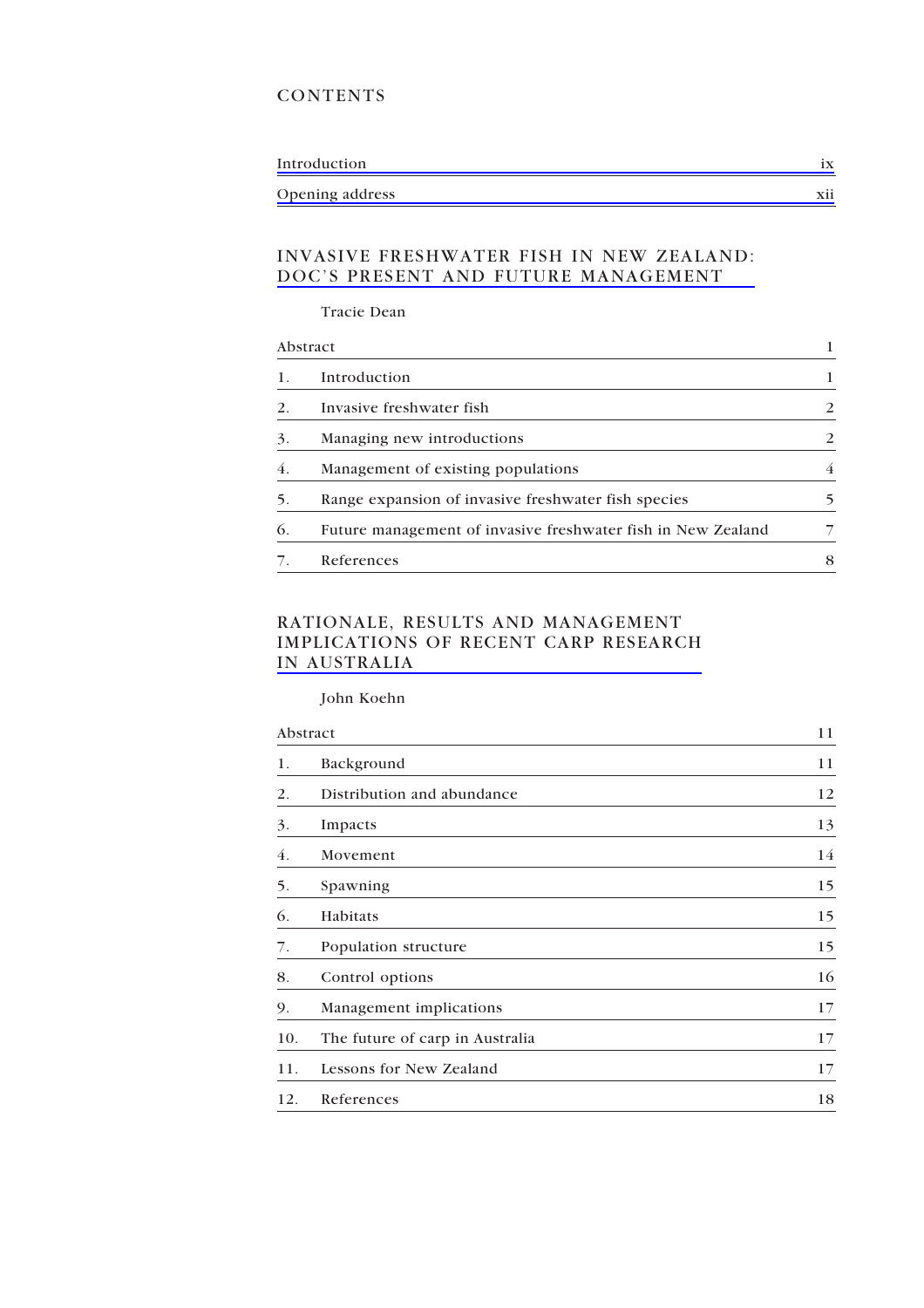#### [QUEENSLAND'S APPROACH TO THE](pf03mackenzie.pdf) CONTROL OF EXOTIC PEST FISHES

Rachel Mackenzie

| Abstract |                                                  | 21 |
|----------|--------------------------------------------------|----|
| 1.       | Introduction                                     | 21 |
| 2.       | Historical management of pest fish in Queensland | 22 |
| 3.       | Strategy development                             | 23 |
| 4.       | The Strategy                                     | 23 |
| 5.       | Conclusion                                       | 25 |
| 6.       | References                                       | 25 |

### [BROWN BULLHEAD CATFISH \(](pf04barnes.pdf)*AMEIURUS NEBULOSUS* ) IN LAKE TAUPO

Grant E. Barnes and Brendan J. Hicks

| Abstract |                  | 27 |
|----------|------------------|----|
| 1.       | Introduction     | 27 |
| 2.       | Study area       | 29 |
| 3.       | Methods          | 29 |
| 4.       | Results          | 30 |
| 5.       | Discussion       | 32 |
| 6.       | Conclusion       | 34 |
| 7.       | Acknowledgements | 34 |
| 8.       | References       | 34 |

# CONTROLLING EUROPEAN PERCH (*PERCA FLUVIATILIS*): LESSONS [FROM AN EXPERIMENTAL REMOVAL](pf05closs.pdf)

Gerard P. Closs, Ben Ludgate, Ruth J. Goldsmith

| Abstract |                  | 37 |
|----------|------------------|----|
| 1.       | Introduction     | 37 |
| 2.       | Methods          | 39 |
| 3.       | Results          | 41 |
| 4.       | Discussion       | 44 |
| 5.       | Acknowledgements | 46 |
| 6.       | References       | 47 |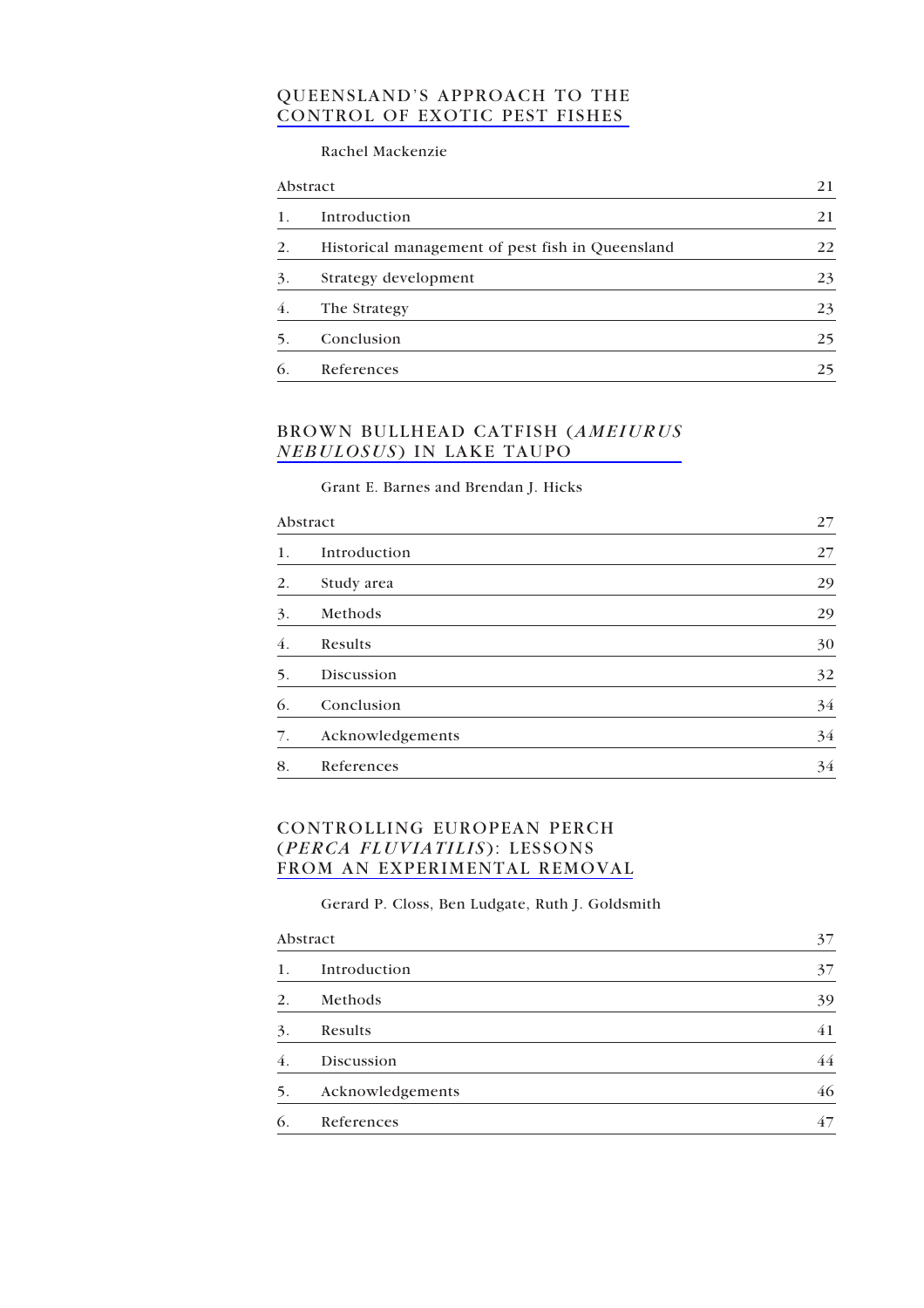### BIOLOGY AND POTENTIAL IMPACTS OF RUDD (*SCARDINIUS ERYTHROPHTHALMUS* L.) IN NEW ZEALAND

#### Brendan J. Hicks

| Abstract |                                         | 49 |
|----------|-----------------------------------------|----|
| 1.       | Biology, introduction, and legal status | 50 |
| 2.       | The potential impacts of rudd           | 52 |
| 3.       | Conclusions                             | 55 |
| 4.       | Recommendations                         | 56 |
| 5.       | Acknowledgements                        |    |
| 6.       | References                              |    |

#### COARSE FISH: THE DEMISE OF [PLANTS AND MALAISE OF LAKES?](pf07dewinton.pdf)

#### Mary de Winton, Tony Dugdale, John Clayton

| Abstract       |                   | 59 |
|----------------|-------------------|----|
| 1.             | Introduction      | 59 |
| 2 <sub>1</sub> | Future research   | 66 |
| 3.             | Management issues | 68 |
| 4.             | Conclusion        | 68 |
| 5.             | Acknowledgements  | 68 |
| 6.             | References        | 69 |

### [MANAGEMENT OF INVASIVE FRESHWATER FISH:](pf06hicks.pdf) STRIKING THE RIGHT BALANCE!

#### W. Lindsay Chadderton

| Abstract |                                                                                | 71 |
|----------|--------------------------------------------------------------------------------|----|
| 1.       | Introduction                                                                   | 71 |
| 2.       | Why focus on invasive species?                                                 | 72 |
| 3.       | Defining an invasive fish species                                              | 74 |
| 4.       | Some future directions and lessons from terrestrial<br>pest management systems | 79 |
| 5.       | Acknowledgements                                                               | 81 |
| 6.       | References                                                                     | 81 |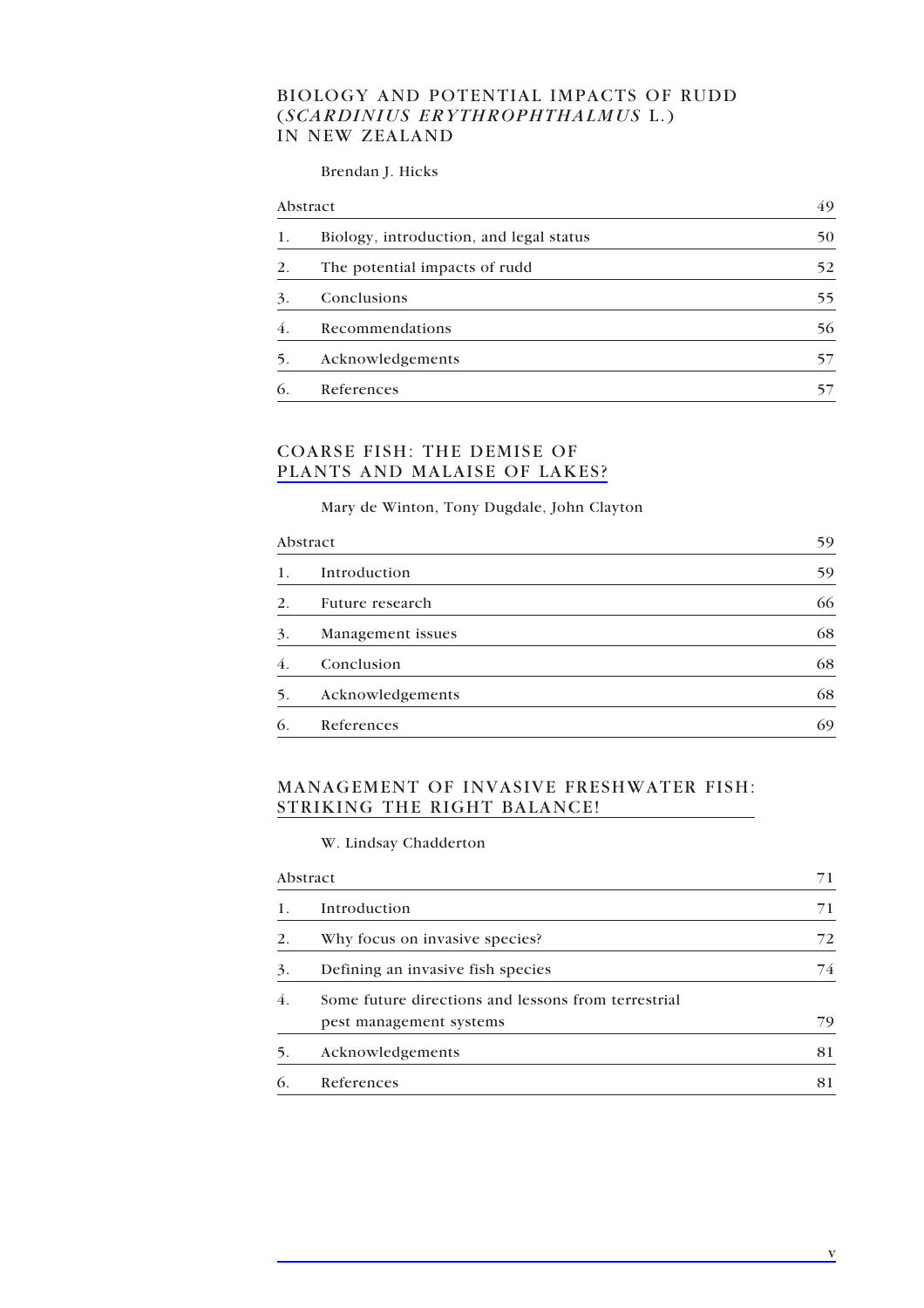### [ASSESSING THE EFFECTIVENESS](pf09gehrke1.pdf) OF PEST FISH MANAGEMENT

Peter C. Gehrke

| Abstract |                                                  | 85 |
|----------|--------------------------------------------------|----|
| 1.       | Introduction—a framework for adaptive management | 85 |
| 2.       | Planning the evaluation phase                    | 87 |
| 3.       | Conclusions                                      | 92 |
| 4.       | Acknowledgements                                 | 93 |
| 5.       | References                                       | 93 |

# LOCAL ERADICATION OF TROUT FROM STREAMS [USING ROTENONE: THE AUSTRALIAN EXPERIENCE](pf10lintermans.pdf)

Mark Lintermans and Tarmo Raadik

| Abstract |                                                     | 95  |
|----------|-----------------------------------------------------|-----|
| 1.       | Introduction                                        | 95  |
| 2.       | Study areas                                         | 97  |
| 3.       | Methods—Australian Capital Territory                | 99  |
| 4.       | Methods-Victoria                                    | 101 |
| 5.       | Results and discussion—Australian Capital Territory | 105 |
| 6.       | Results and discussion-Victoria                     | 107 |
| 7.       | Lessons learnt                                      | 108 |
| 8.       | References                                          | 109 |

### TESTING THE EFFICACY OF ROTENONE AS A [PISCICIDE FOR NEW ZEALAND PEST FISH SPECIES](pf11chadderton2.pdf)

Lindsay Chadderton, Sam Kelleher, Ann Brow, Tim Shaw, Belinda Studholme, Rhys Barrier

| Abstract |                                 | 113 |
|----------|---------------------------------|-----|
| 1.       | Introduction                    | 113 |
| 2.       | Methods                         | 114 |
| 3.       | Results                         | 117 |
| 4.       | Discussion                      | 126 |
| .5       | Conclusions and recommendations | 128 |
| 6.       | Acknowledgements                | 128 |
| 7.       | References                      | 129 |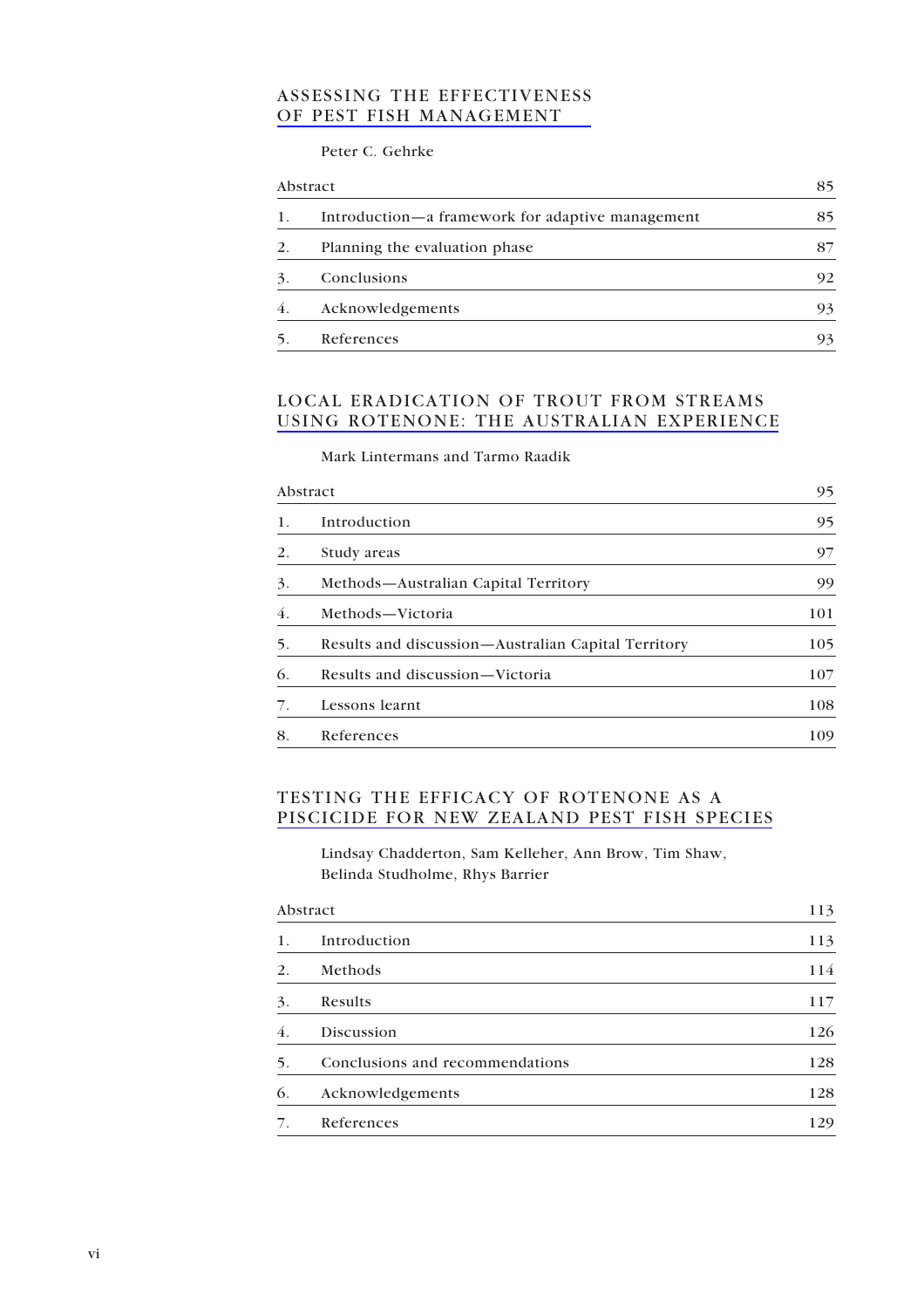### ROTENONE-BASED APPROACHES TO [PEST FISH CONTROL IN NEW ZEALAND](pf12rowe.pdf)

David K. Rowe

| Abstract |                                                | 131 |  |
|----------|------------------------------------------------|-----|--|
| 1.       | Introduction                                   | 131 |  |
| 2.       | Selective control of pest fish species         | 132 |  |
| 3.       | Eradication of pest fish species               | 134 |  |
| 4.       | Eradication of strategic pest fish populations | 135 |  |
| 5.       | Lake and fishery rehabilitation                | 136 |  |
| 6.       | Reconstructing native fish faunas in reserves  | 137 |  |
| 7.       | Pellet-based applications of rotenone          | 138 |  |
| 8.       | Conclusions                                    | 139 |  |
| 9.       | References                                     | 141 |  |

## PRELIMINARY ASSESSMENT OF ORAL ROTENONE [BAITS FOR CARP CONTROL IN NEW SOUTH WALES](pf13gehrke2.pdf)

Peter C. Gehrke

| Abstract |                  | 143 |
|----------|------------------|-----|
| 1.       | Introduction     | 144 |
| 2.       | Methods          | 145 |
| 3.       | Results          | 147 |
| 4.       | Discussion       | 150 |
| 5.       | Conclusions      | 152 |
| 6.       | Acknowledgements | 153 |
| 7.       | References       | 153 |

### [AUSTRALIA'S NATIONAL MANAGEMENT](pf14barrett.pdf) STRATEGY FOR CARP CONTROL

Jim Barrett

| Abstract |                                                               | 155 |
|----------|---------------------------------------------------------------|-----|
| 1.       | Background                                                    | 155 |
| 2.       | 'Ranking areas for action—a guide for carp management groups' | 162 |
| 3.       | Australia's carp strategic research plan                      | 167 |
| 4.       | References                                                    | 169 |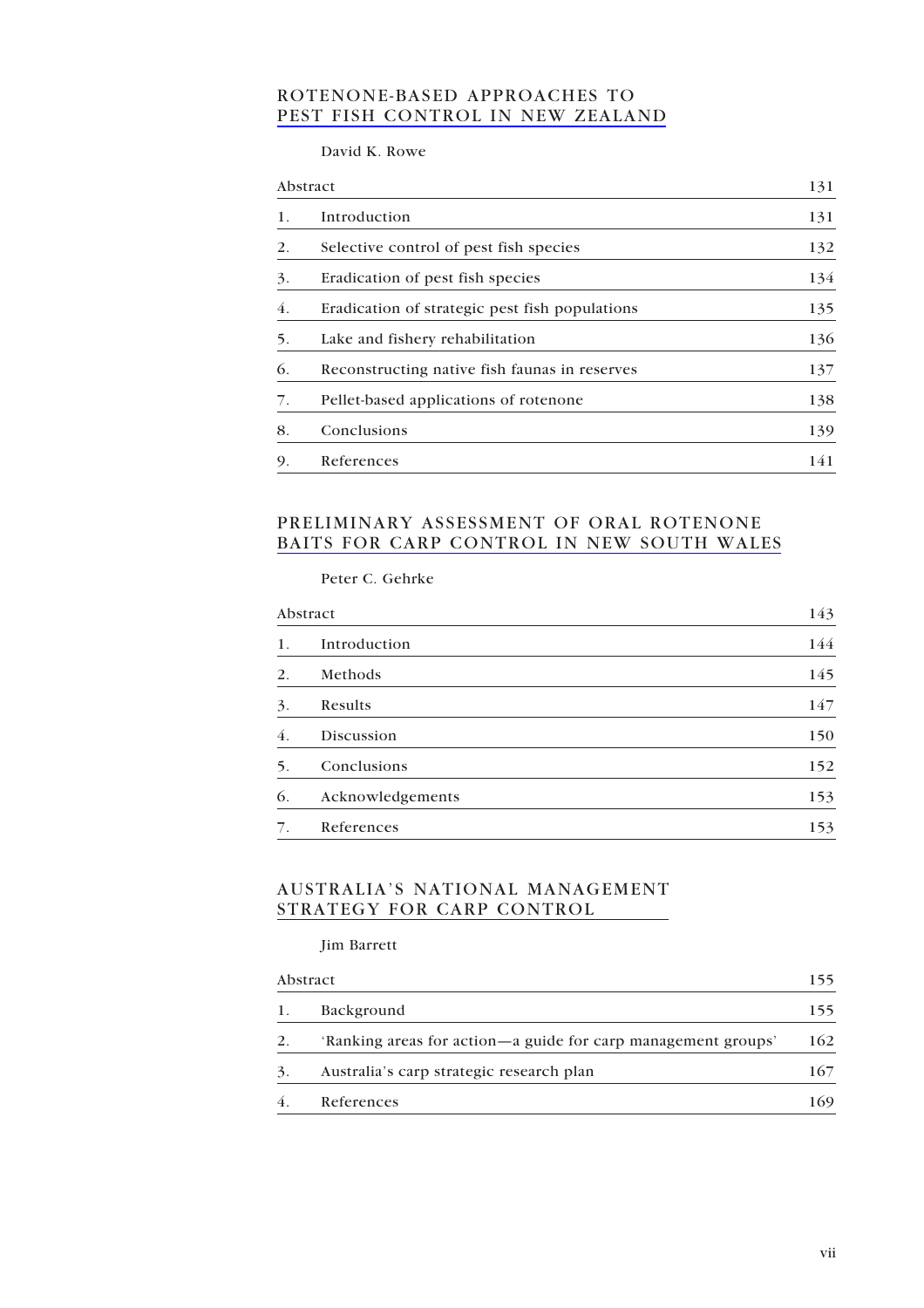# [APPENDIX 1—PRIORITISING CONTROL OF](pf15appendix.pdf) INVASIVE FRESHWATER FISH

# Lindsay Chadderton, Natasha Grainger, Tracie Dean

| Abstract         |                                   | 171 |
|------------------|-----------------------------------|-----|
| 1.               | Introduction                      | 171 |
| 2.               | Prioritisation exercise           | 172 |
| 3.               | Criteria for prioritising species | 172 |
| $\overline{4}$ . | Results                           | 173 |
| 5.               | Conclusions                       | 173 |
| 6.               | References                        | 74  |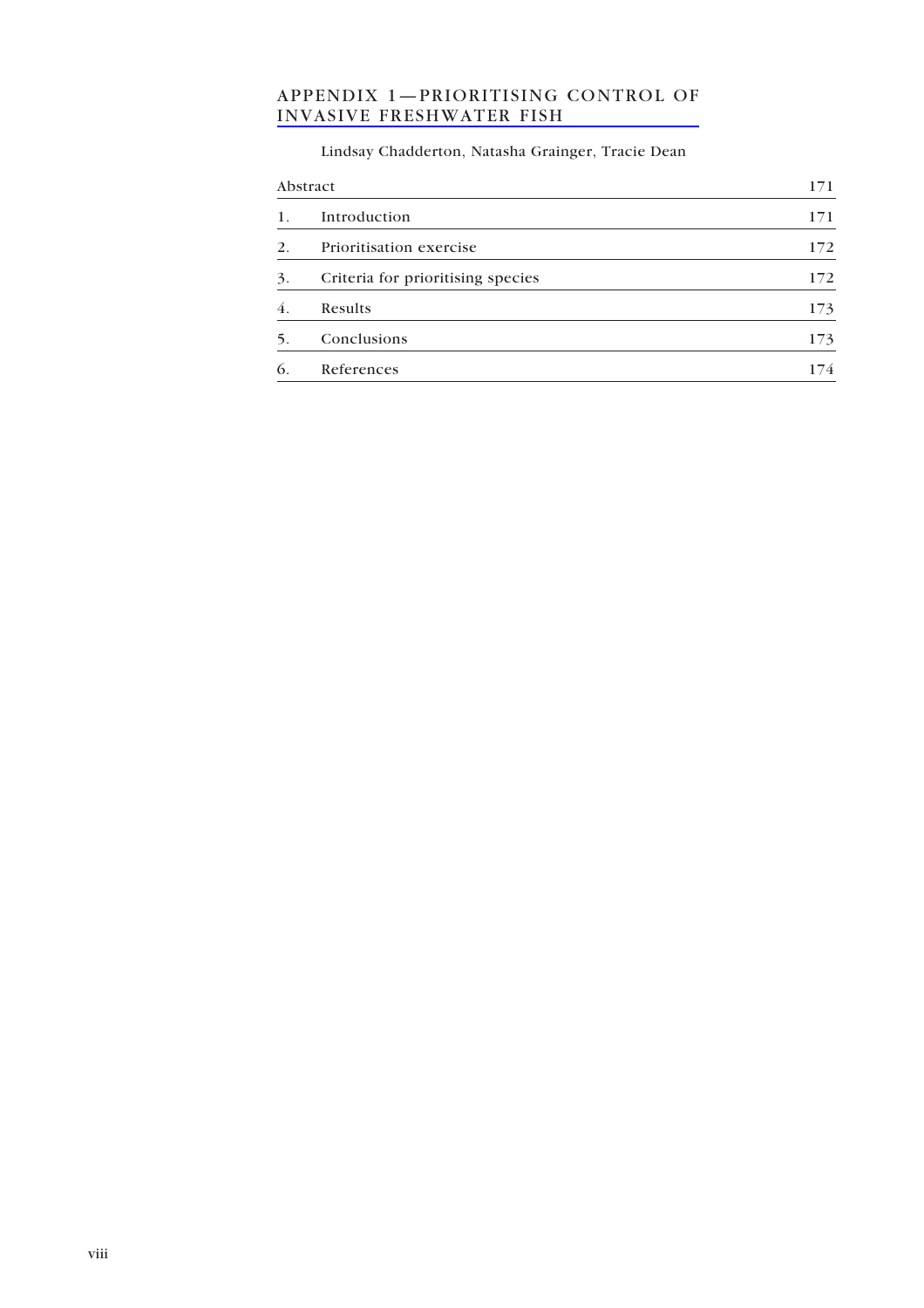# <span id="page-9-0"></span>Introduction

Freshwater ecosystems are important components of New Zealand's environment, supporting a diversity of indigenous aquatic species, providing valuable ecosystem services to communities, and are of considerable cultural and spiritual significance to Maori. They are also subject to a wide range of pressures—including hydrological modification and drainage, pollution and sedimentation, nutrient enrichment, deforestation, abstraction, and invasion. These pressures have had considerable consequences for freshwater ecosystems and biodiversity, with onethird of the 37 described indigenous fish species threatened, and most freshwater environments significantly modified and dominated by introduced plant and fish species (Anon. 2000).

The New Zealand Biodiversity Strategy was launched in February 2000 in response to the ongoing decline of indigenous biodiversity. The Strategy established a strategic framework for the management and protection of indigenous biodiversity, and for conserving genetic resources of valued introduced species. It sets an ambitious goal to 'Halt the decline in New Zealand's indigenous biodiversity' and sets out a programme of action for terrestrial, freshwater, and marine environments. For freshwater environments these include objectives to protect the full range of the remaining natural freshwater ecosystems and habitats, and the prevention, control, and management of plant and animal pests that threaten indigenous biodiversity (Anon. 2000).

Historically, freshwater conservation in New Zealand has focused upon individual aspects of habitat protection including spawning site protection, riparian management, fish passage restoration, avoiding and remedying point source pollution, harvest management, and flow maintenance. However, protecting and conserving New Zealand's indigenous freshwater biodiversity requires integrated programmes of action that will also include the management of plant and animal pests.

In 1994, Collier estimated that more than 228 species of aquatic plants and animals had been introduced to New Zealand. Introduced species pose considerable management challenges in freshwater ecosystems. They are often highly invasive, and new incursions are difficult to detect. They are therefore likely to become widespread before they are discovered, and this makes them difficult to control or eradicate. In addition, effective control technologies are often not available, or it is impossible to eradicate these pests without high collateral damage or excessive costs. As a result, invasive freshwater pests are perceived to pose a significant, and often irreversible, threat to freshwater ecosystems.

Invasive freshwater fish are a key issue for the protection and management of indigenous freshwater biodiversity. A total of 19 species of introduced freshwater fish have naturalised in New Zealand—some are highly valued but many pose a considerable threat. The process is also unfortunately ongoing. Since 1960, at least four introduced fish species have naturalised in New Zealand following illegal importation, and these are being actively spread (see Dean present volume).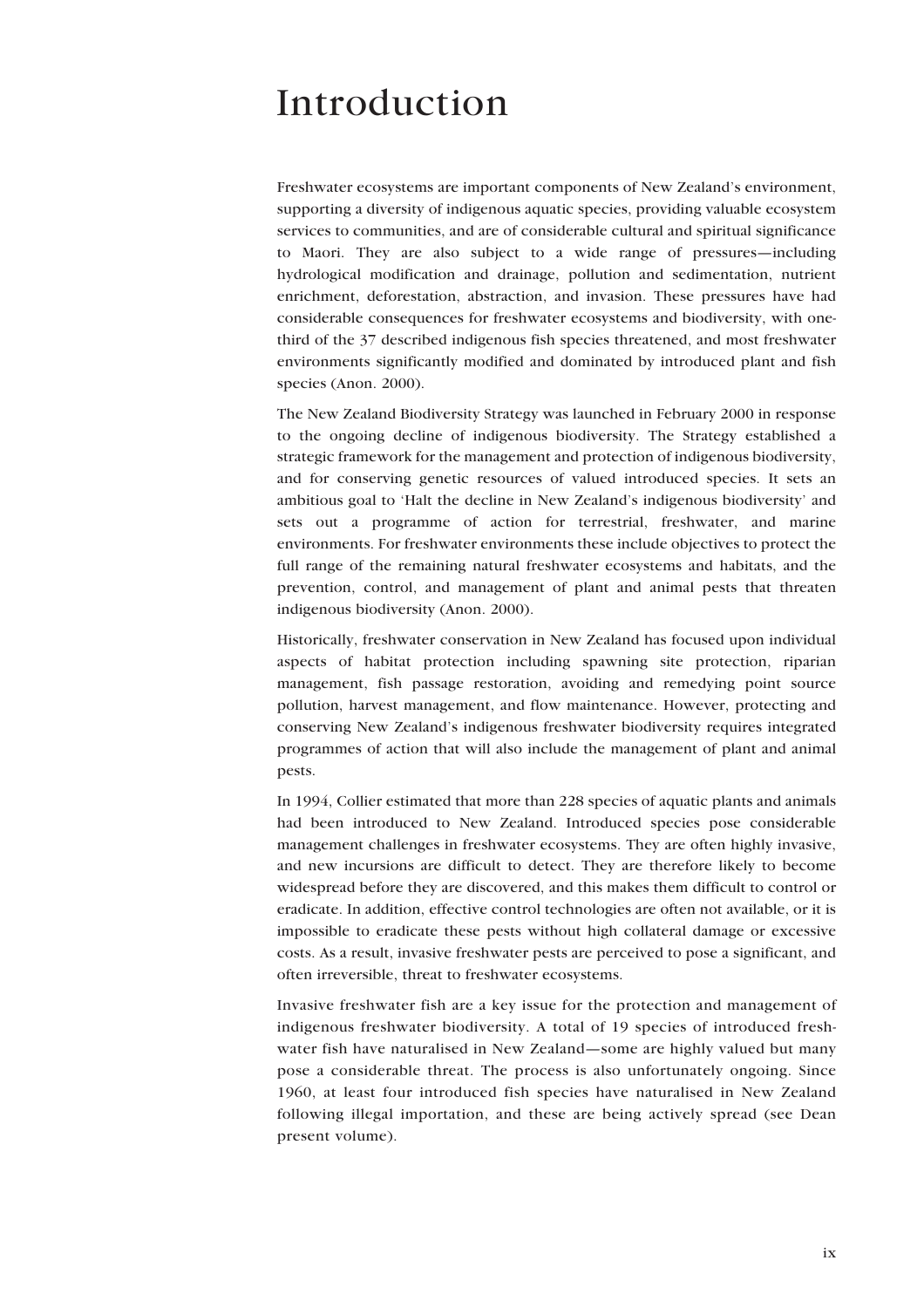Range expansion of introduced freshwater fish has occurred, mostly in association with human activity. To date, this spread has received little attention from management agencies although the first reports of *Gambusia* and koi carp from the South Island have brought the issue sharply into focus. This increased awareness, coupled with a growing drive to protect important freshwater ecosystems and freshwater biodiversity, provided the impetus for agencies to progress the management of invasive freshwater fish.

A three-day workshop on 'Managing invasive freshwater fish in New Zealand' was convened in May 2001 by the Department of Conservation (DOC) to assist it to develop a strategic approach to invasive freshwater fish management and research. The workshop was attended by representatives of central and local government agencies, fisheries managers, tangata whenua, and freshwater scientists.

A series of invited speakers from New Zealand and Australia presented papers to develop a common level of understanding of the issues, inform participants of recent initiatives in this work area, and generate debate about priority management and research needs.

The first day of the workshop focused on management issues. These included presentations of the current (multi-agency) framework for managing invasive freshwater fish in New Zealand, and an overview of the current situation. DOC's strategic approach to weed management (Owen 1998) was presented to the workshop as a successful pest management model with principles that may be transferable to invasive freshwater fish management. A recurring theme was the opportunity to learn from terrestrial pest managers, and the importance of applying pest management principles to invasive freshwater fish.

The Australian management approach was also presented, including examples of state and federal initiatives to control and manage invasive freshwater fish (see Barrett present volume). Three further presentations provided more detail on Australian initiatives and the lessons that have been learnt—including papers on prioritising sites for management action, undertaking control operations, and assessing the effectiveness of management operations.

The second day of the workshop was dedicated to research, where New Zealand and Australian scientists presented the results of their research on invasive freshwater fish—focusing on assessing the biology and impacts of introduced freshwater fish species, and control and eradication methodologies. At the end of the day, participants were asked to identify the introduced freshwater fish that posed the greatest risks to freshwater ecosystems and biodiversity. While the process was subjective, there was a remarkable level of consensus amongst participants, and the same six introduced fish species (koi carp, catfish, rudd, perch, brown trout and *Gambusia*) were consistently identified as the highest priority for management action (see Appendix 1).

The final day of the workshop was spent identifying and prioritising research and management actions for the six invasive fish species that were identified the previous day.

These proceedings contain the research papers that were presented at the workshop, as well as selected management papers. They provide an overview of invasive freshwater fish research and management issues within New Zealand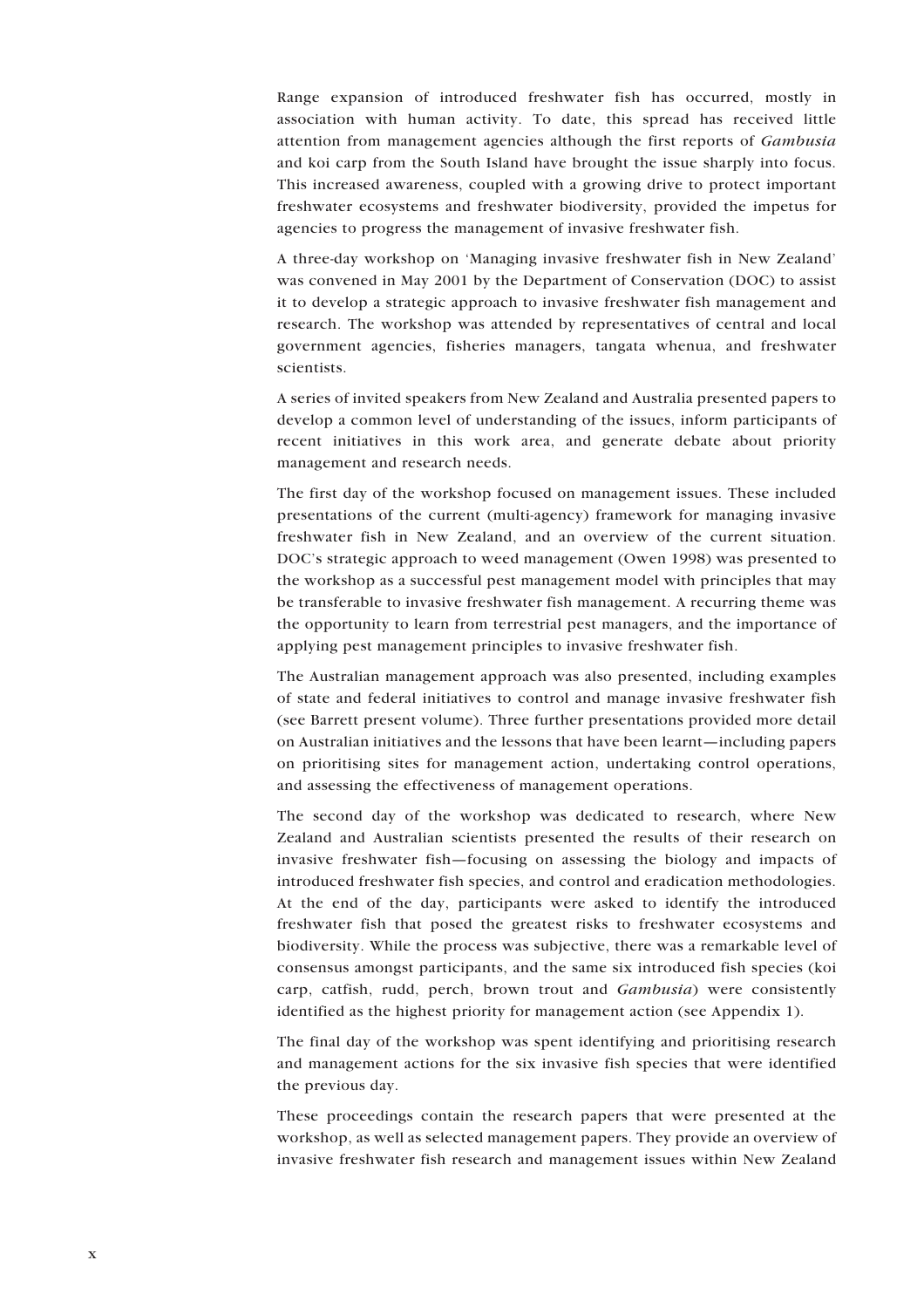and Australia, and summarise the current state of knowledge. As much of this information resides outside of the published literature, it is hoped that these proceedings will be a valuable reference resource and useful building block for future pest fish research and management in New Zealand.

Tracie Dean, Lindsay Chadderton, Natasha Grainger, Richard Allibone Department of Conservation, P.O. Box 112 Hamilton, New Zealand

#### REFERENCES

- Anon. 2000: The New Zealand biodiversity strategy: our chance to turn the tide. Whakakohukitia Te Tai Roruku Ki Te Tai Oranga. Department of Conservation and Ministry for the Environment. 145 p.
- Barrett, J. 2003: Australia's national management strategy for carp control. Pp. 155–169 in Managing invasive freshwater fish in New Zealand. DOC workshop, May 2001, Hamilton. (This volume.)
- Collier, K.J. (ed) 1994: Restoration of aquatic habitats. Selected papers from the second day of the New Zealand Limnological Society Conference, 1993. Department of Conservation. 171 p.
- Owen, S.J. 1998: Department of Conservation strategic plan for managing invasive weeds. Department of Conservation. 87 p.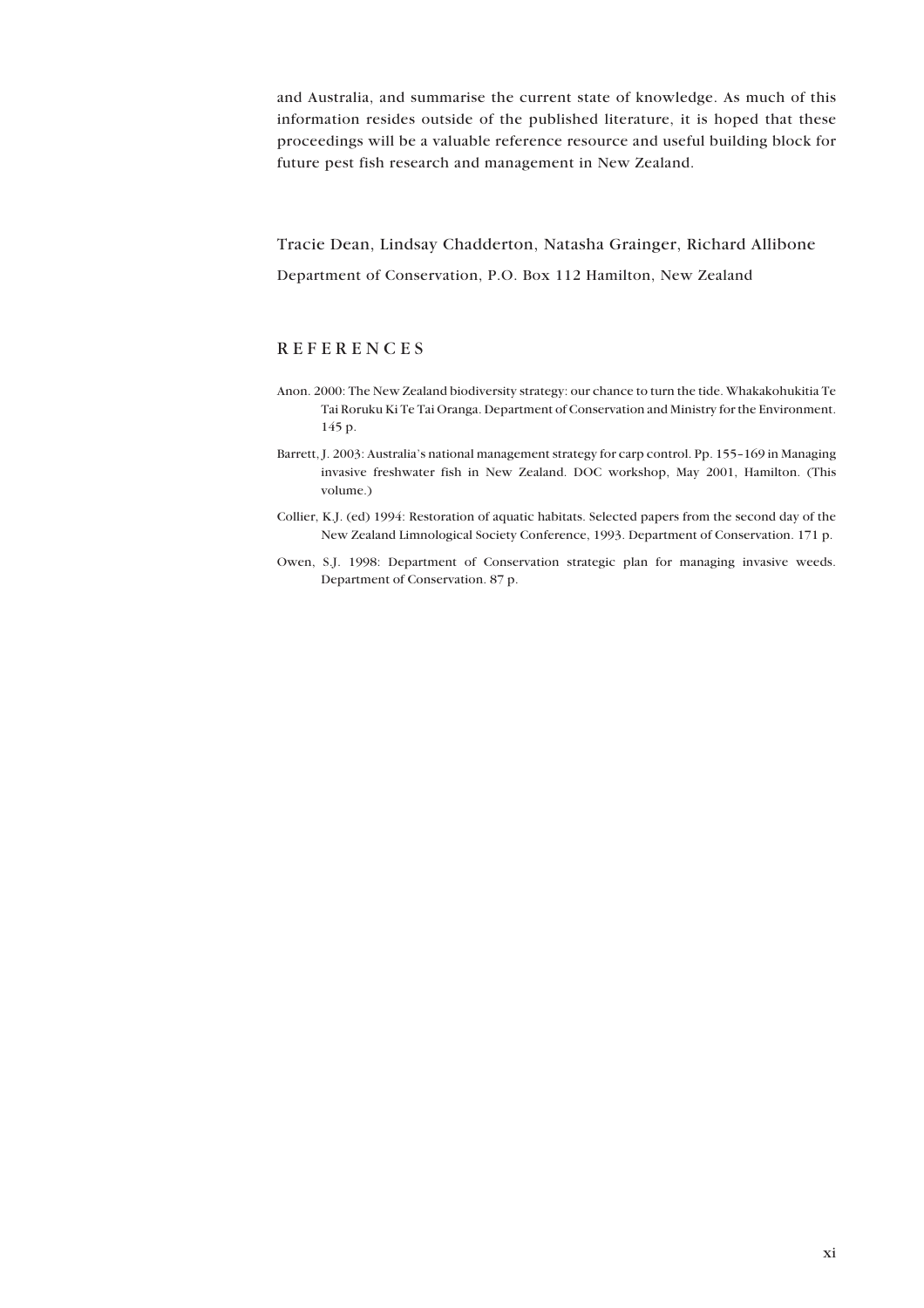# <span id="page-12-0"></span>Opening address

Welcome everybody and thank you all for coming here for what I hope will be a productive discussion and information exchange on pest fish management and research.

I know that there has been a lot of discussion about what this workshop should be called, and realise that some people are not happy with the connotation that 'pest' has, and are not clear about the species that it applies to. To clarify, we are talking about freshwater fish species that pose a problem to aquatic species or habitats in a particular situation. This may be native species where they have been introduced into a system where they have not previously occurred, or it may be sports fish if they are affecting freshwater habitats or species. In my mind, it is about assessing a place (i.e. catchment), establishing management objectives for that place (based on information about its values and inhabitants), and determining whether the introduction of an exotic species into that place is consistent with those objectives.

The Department does not intend, or have the resources, to undertake wholesale control and eradication of introduced species simply for the sake of removing them. The Department must make its decisions on a site-by-site basis, using systems to prioritise the sites.

I am aware of several examples of pest fish management that the Department is involved in at present. One of the most significant of these projects is the removal of trout from a stream in Otago. Here, DOC and Fish & Game New Zealand are working with NIWA to monitor the consequences of trout removal on a population of a threatened Otago galaxiid. The trout do not reach a large size in this stream, and so do not contribute to a valued trout fishery—their removal is therefore not of significant concern to the local fish and game council. It is a good example of a situation where two different management agencies can reach an agreed outcome at a site, resulting in positive spin-offs for indigenous biodiversity.

#### PEST FISH MANAGEMENT AND RESEARCH

The Department has undertaken a delimitation survey of the Nelson/ Marlborough area, and will extend its survey into other parts of the South Island next financial year. The results to date from Nelson look promising for control of koi carp and *Gambusia*, and eradication has been attempted at the small number of known locations. Of concern though are the number of other species that have been detected during the surveys, that have been illegally transferred into new waters. Most of these species have been coarse fish, which are also sports fish, although they have included rudd, a noxious species.

The illegal transfers of fish signal a number of things to me. There is:

• clearly a perception that government agencies will not catch or prosecute offenders